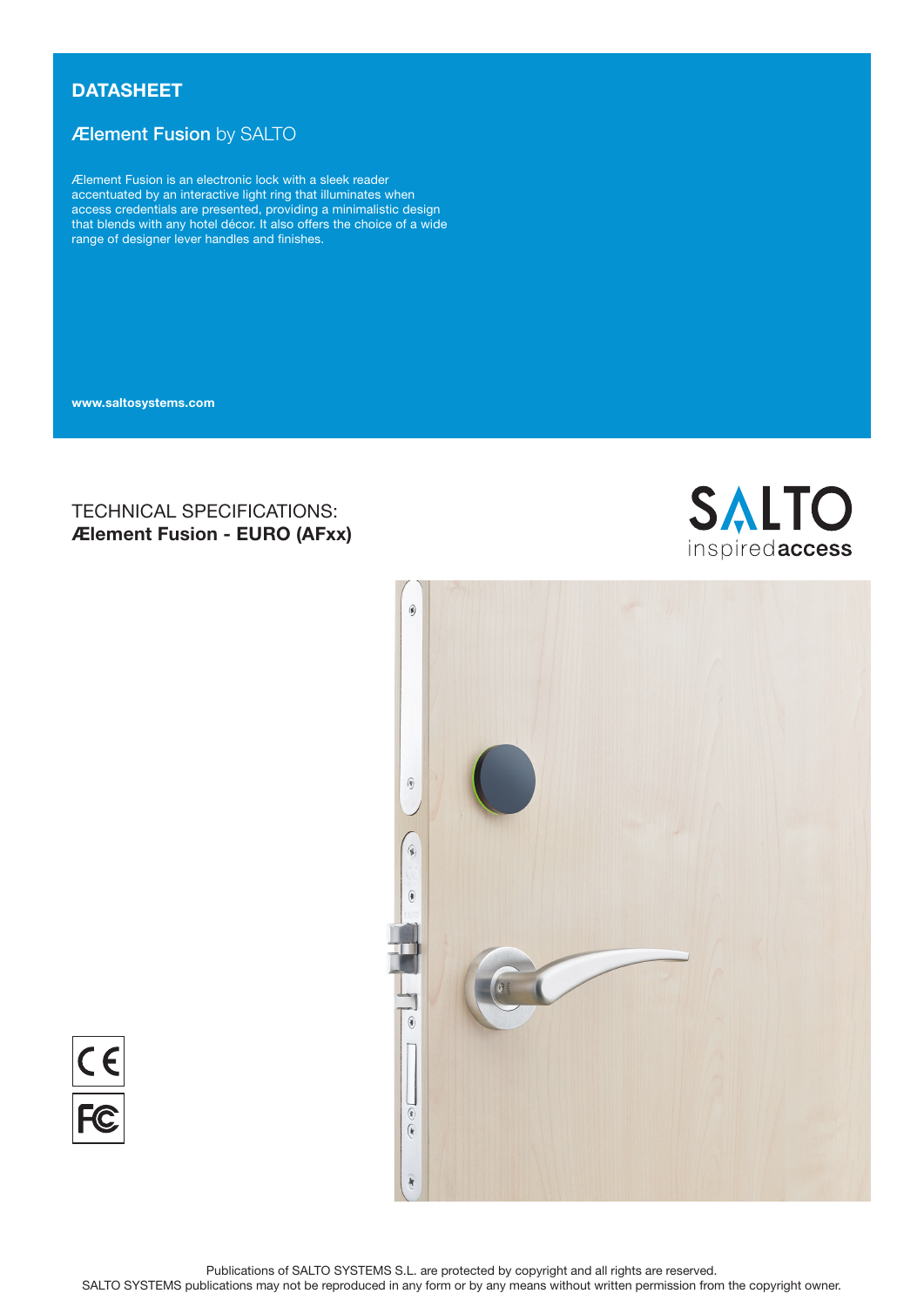## TECHNICAL DATA: TECHNICAL DRAWING:

| Reader dimensions $(\emptyset \times D)$ : | 45,0 mm x 8,5 mm                                                             |
|--------------------------------------------|------------------------------------------------------------------------------|
| Faceplate dimensions (H x W):              | 150 x 20 mm                                                                  |
|                                            | $150 \times 24$ mm                                                           |
| Handle rotation:                           | $30^\circ$                                                                   |
| Door thicknesses:                          | 40mm - 125mm                                                                 |
| Square spindles:                           | 8mm split<br>9mm split<br>(SALTO spindles required).                         |
| Power source:                              | 3 alkaline batteries - I R06 -<br>AA 1,5V.                                   |
| Number of openings:                        | 130 000 MIFARE DESElire<br>100 000 Mobile keys<br>90 000 iCLASS <sup>®</sup> |
| Number of events stored in lock<br>memory: | 2 250 (SVN standalone mode)<br>1 850 (SVN BLUEnet mode)                      |
| Temperature (without condensation):        | $0 °C / +60 °C$ .                                                            |
| IP class:                                  | Not suitable for outdoor use.                                                |
| Certifications:                            | CE, FCC/IC, RCM,<br><b>FN1634 FI60</b>                                       |



| MIFARE:*                  |   |
|---------------------------|---|
| <b>BLE Smart:</b>         | ٠ |
| NFC:                      | ٠ |
| Legic:**                  |   |
| HID iClass <sup>®</sup> : | ٠ |
| Picopass:                 |   |
| Hilton digital key        |   |
| i-Button:                 |   |

\* MIFARE® (DESFire EV2, Plus, Ultralight C, Classic - ISO/IEC 14443). \*\* Legic Prime and Legic Advant

## **ID TECHNOLOGIES:** TECHNOLOGY PLATFORMS:

### SALTO SPACE:

| Smile - Selfprogrammable |             |
|--------------------------|-------------|
| ROM:                     |             |
| SVN data-on-card:        |             |
| <b>SALTO RFnet:</b>      |             |
| <b>SALTO BLUEnet:</b>    | $\bullet$ * |
| SALLIS:                  |             |
|                          |             |

## SALTO KS:

SALTO KS:

\* BLUEnet communication on metal door may need to install more BLUEnet nodes or repeaters.

#### FINISHES:

### Reader colour:

| Black:<br>----- |  |
|-----------------|--|
| White:          |  |

## Faceplate finishes:

| IM Satin stainless steel:  | • BHMA 630 / US 32D       |
|----------------------------|---------------------------|
| IP Bright stainless steel: |                           |
| IA Antique brass:          |                           |
| PP PVD bright brass type:  |                           |
| PM PVD satin brass type:   | BHMA 730 / BHMA 731 / US4 |
| NE Black chromium:         |                           |
| BC BioCote anti-microbial: |                           |